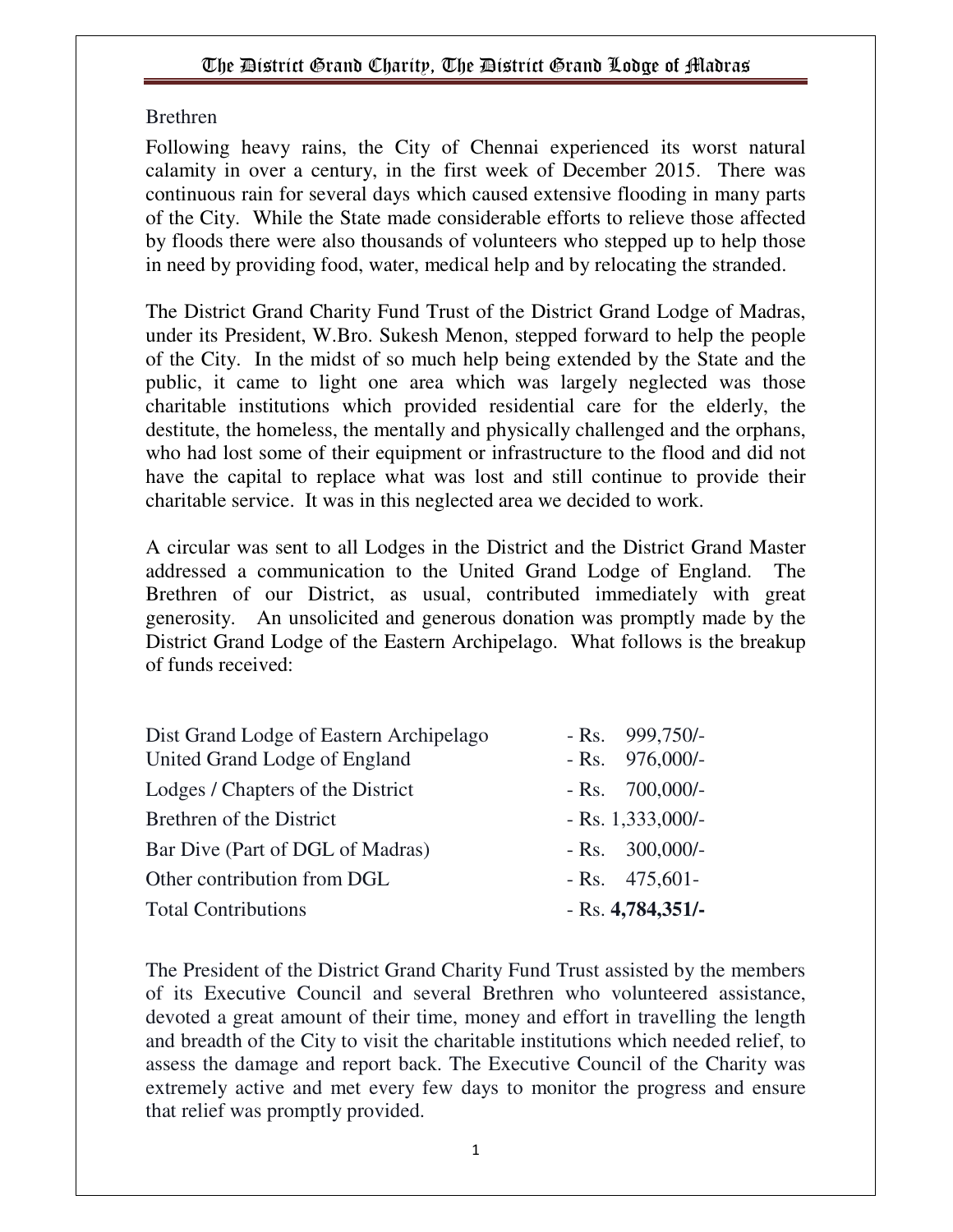What follows is a brief of the various institutions that we were able to assist in our efforts:

### **Little Drops**

An extremely well run institution started and well managed by an individual, which takes care of the elderly, the homeless, the mentally challenged and the physically challenged. Their residents are of all ages and number more than 600 at any given time.



Equipment supplied were 1 washing machine, 1 power generator (5KV), closed circuit cameras, electrical fittings, surgical items and a Freezer box for the bodies of those residents who died. Total cost: Rs 708,298/-

### **Share and Care**

This is situated about 100 KM from Chennai who take care of the Orphans, run a school for the poor and a Day-care for the elderly. We arrested the seepage of the water into the main school building, reconstructed the roof of the day care centre which had collapsed, replaced a fridge which they used for storing medicines and provided them with sufficient provisions for a month. Cost: Rs 189,550/-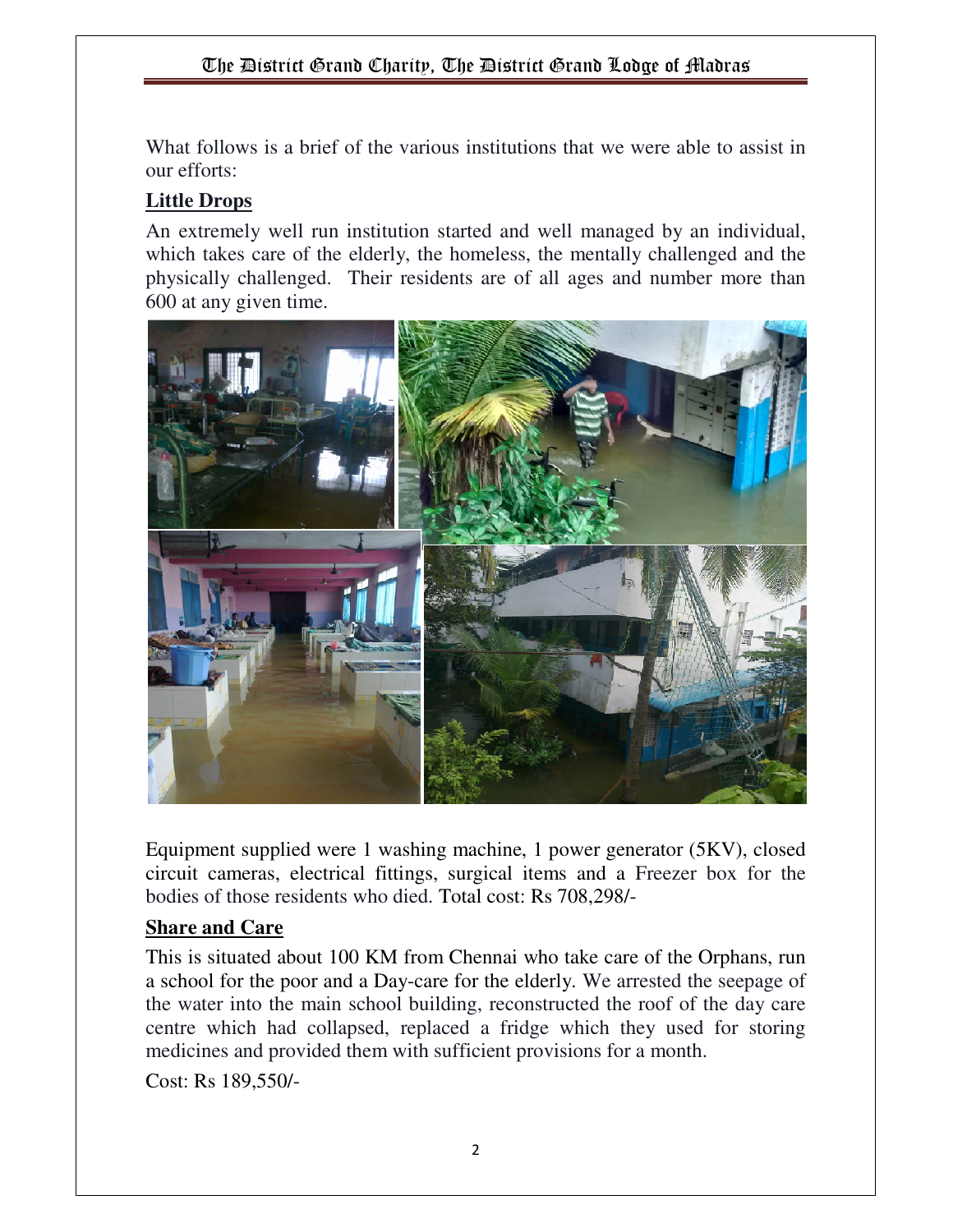

#### **Bala Mandir**

An orphanage and school. They had lost a lot of the equipment that they had and we were able to replace the following:

4 Refrigerators, 3 Washing Machines, 4 Inverters, 3 Kitchen grinders, 4 Kitchen Mixers and 20 Emergency lights. Cost: Rs 278,500/-

Besides, the brethren of John Miller Lodge No 1906 entertained the children one afternoon.

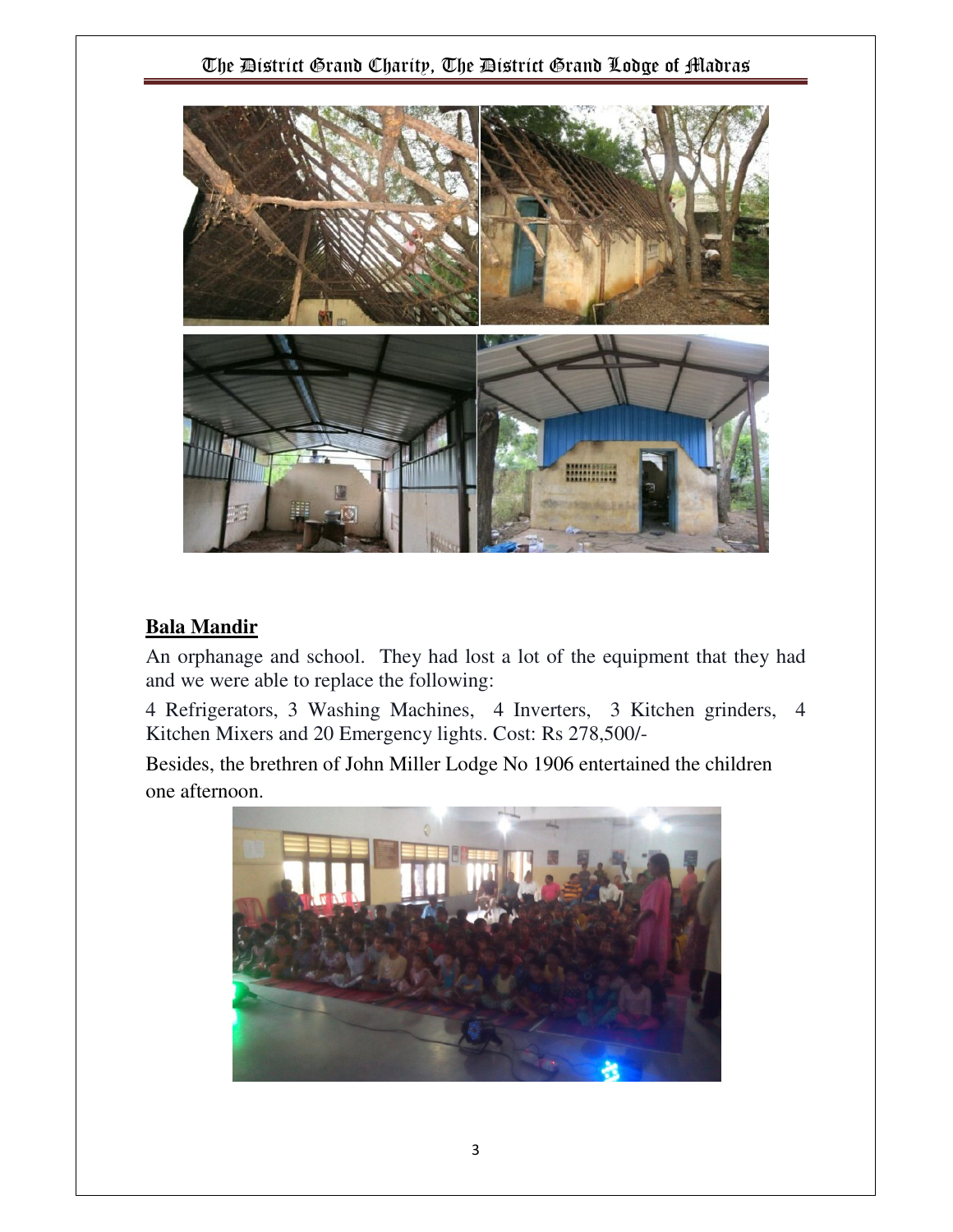#### **Little Flower**

A School and Home, run by nuns, for the blind. We were able to replace 4 washing machines, one industrial washing machine, 5 refrigerators, 6 kitchen grinders, 8 emergency lights. Cost: Rs. 349,300/-

#### **Shree Sharadha Sakthi Peetam:**

The school run by them had water stagnation of 10 feet. Many poor children who are students here lost their books. As required by the school Text books were replaced by us. Cost: Rs. 116,350/-

#### **Vallal Sabapathy School**

This is a school for the economically weaker section. Many students lost their books and belongings. We provided them with books and uniforms.

Cost: Rs. 44,000/-



#### **Mercy Home**

This is a home for the elderly. Their urgent requirement of a Solar Water Heater was fulfilled. Cost: Rs. 65,000/-

#### **Vishranti Charitable Trust**

This is an old age home. Among the many requirements we took care of the replacement of Solar Water heater. We also provided with Bed Sheets. Cost: Rs. 210,000/-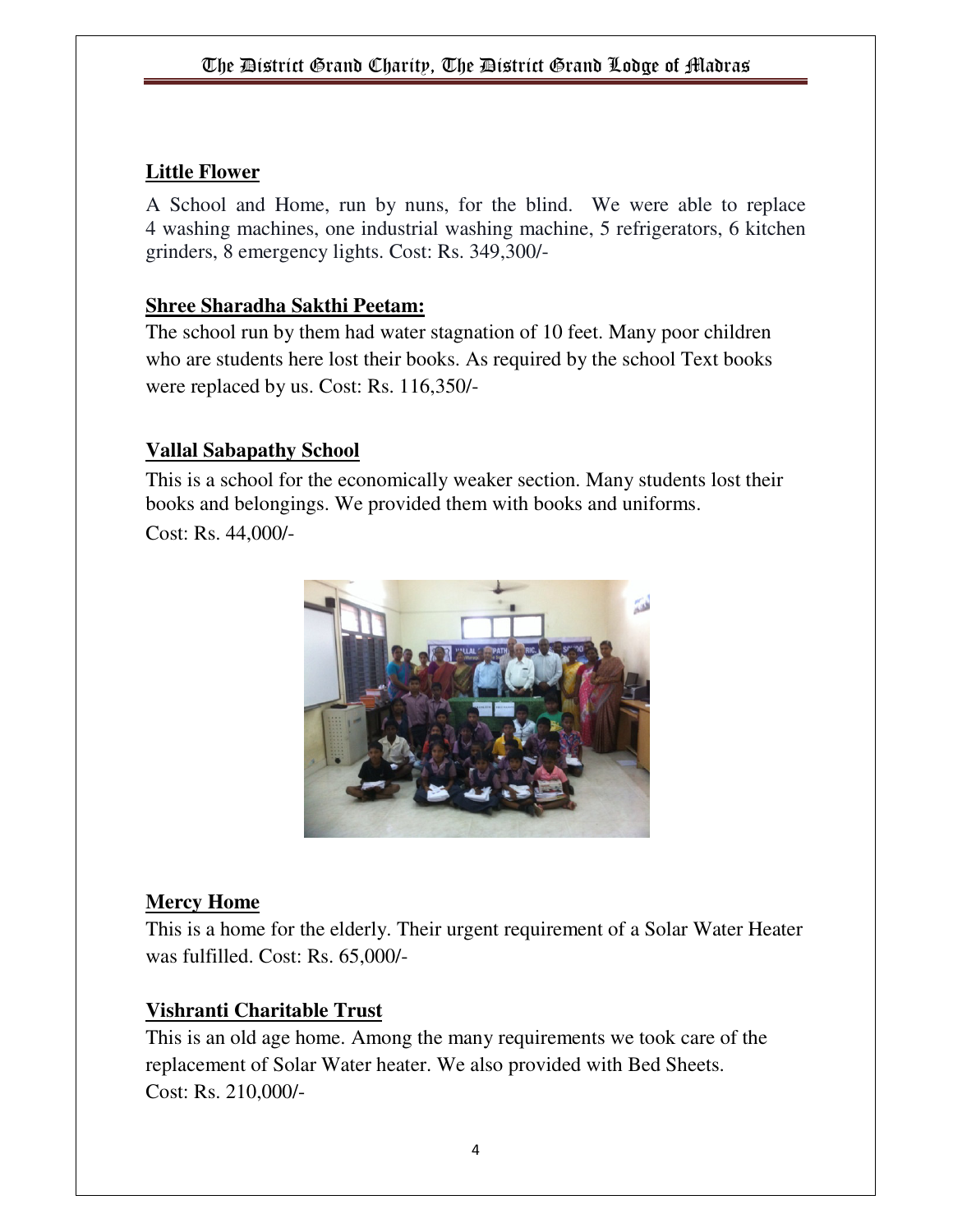#### **Vuyoroli Welfare Society**

A home for the destitute. We provided with provisions for a short term and also supplied 1 TV, 1 Washing Machine and 1 Fridge. Cost: Rs 85,395/-

### **Thakkar Bapa Vidhyalaya**

A vocational training centre for the economically weaker students. They were in need of good drinking water and we provided a RO water purifier. Also machinery and tools for their training, damaged storage facilities were replaced. Cost: Rs 267,165/-

### **Rehoboth**

This again is far from Chennai who provide shelter and care for the mentally challenged women and children. Since they required transport facility we provided them with a Three-wheeled Auto and we provided a RO water purifier. Cost: Rs 329,420/-

### **Jeevodhaya Hospice for Cancer patients**

We provided them with 2 Refrigerators and a Generator besides bed-sheets and other items. Cost: Rs 413,601/-

### **Mellow Circle Prathyasha Trust**

This is a home and school for children affected by HIV. We provided with 4 Computers. Cost: Rs. 109,800/-

### **Iniya Udaiyam**

Centre for nutrition and computer education for the disadvantaged. Construction of damaged property, supply of computers and provisions were our help to them. Cost: Rs 201,300/-

### **Paadhai**

Orphanage for girl children. We provided them with provisions, 1 Fridge and 1 Television. Cost: Rs 112,250/-

### **Health First India**

Home for the leprosy affected. We donated Rs 50,000/-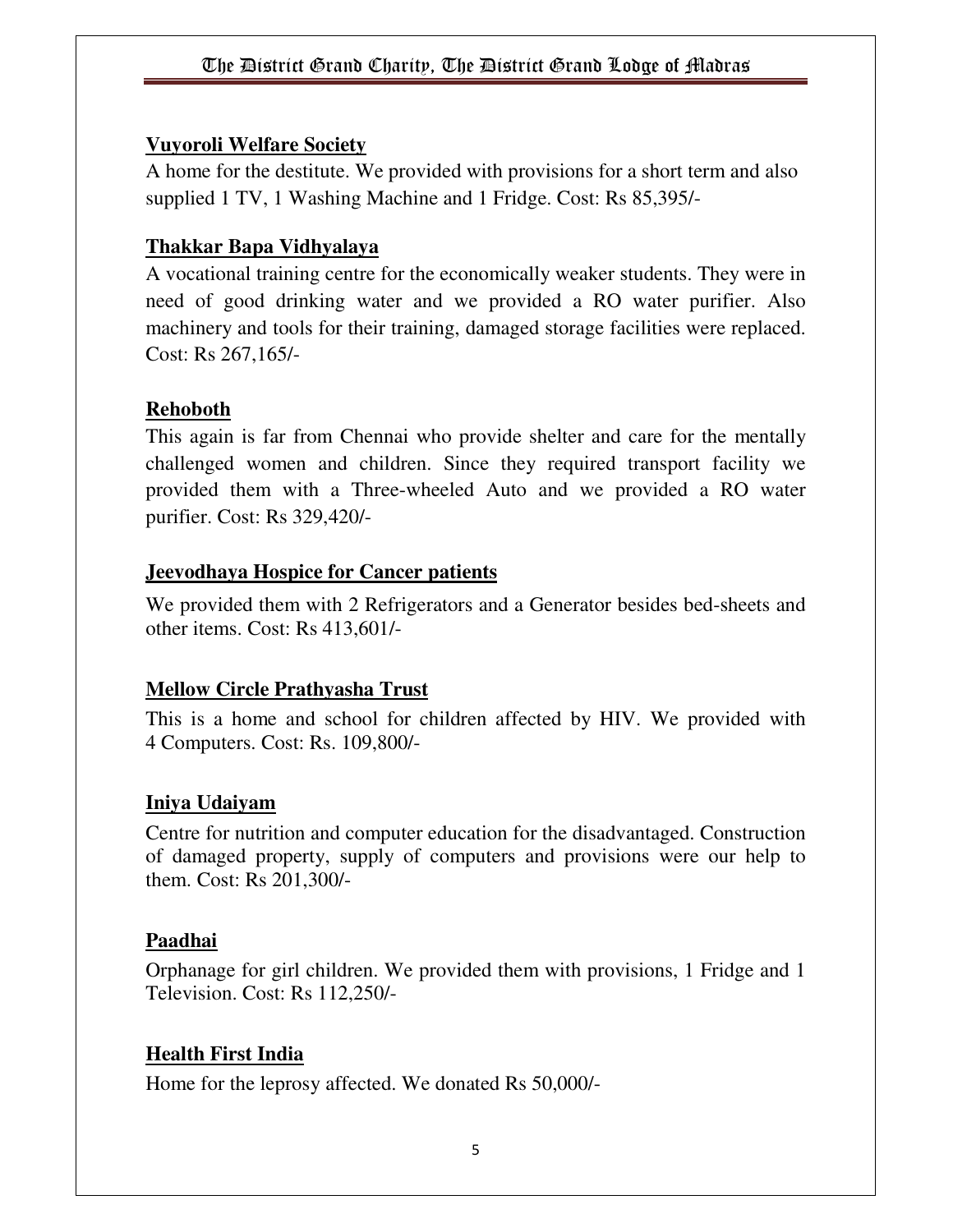#### **Partahsarathy Memorial Trust**

Home for the mentally challenged which received from us are Repairs, new cupboards and 1 fridge. Cost Rs 155,040/-

#### **Goodlife Centre**

Home for orphans. We provided 1 Fridge, 1 Television, 1 Washing Machine and 1 RO unit. Total cost: Rs 142,000/-

### **Guardian School**

School for rural children. We donated a laser projector. Cost: Rs 50,000/-

# A collage of few of our contribution: